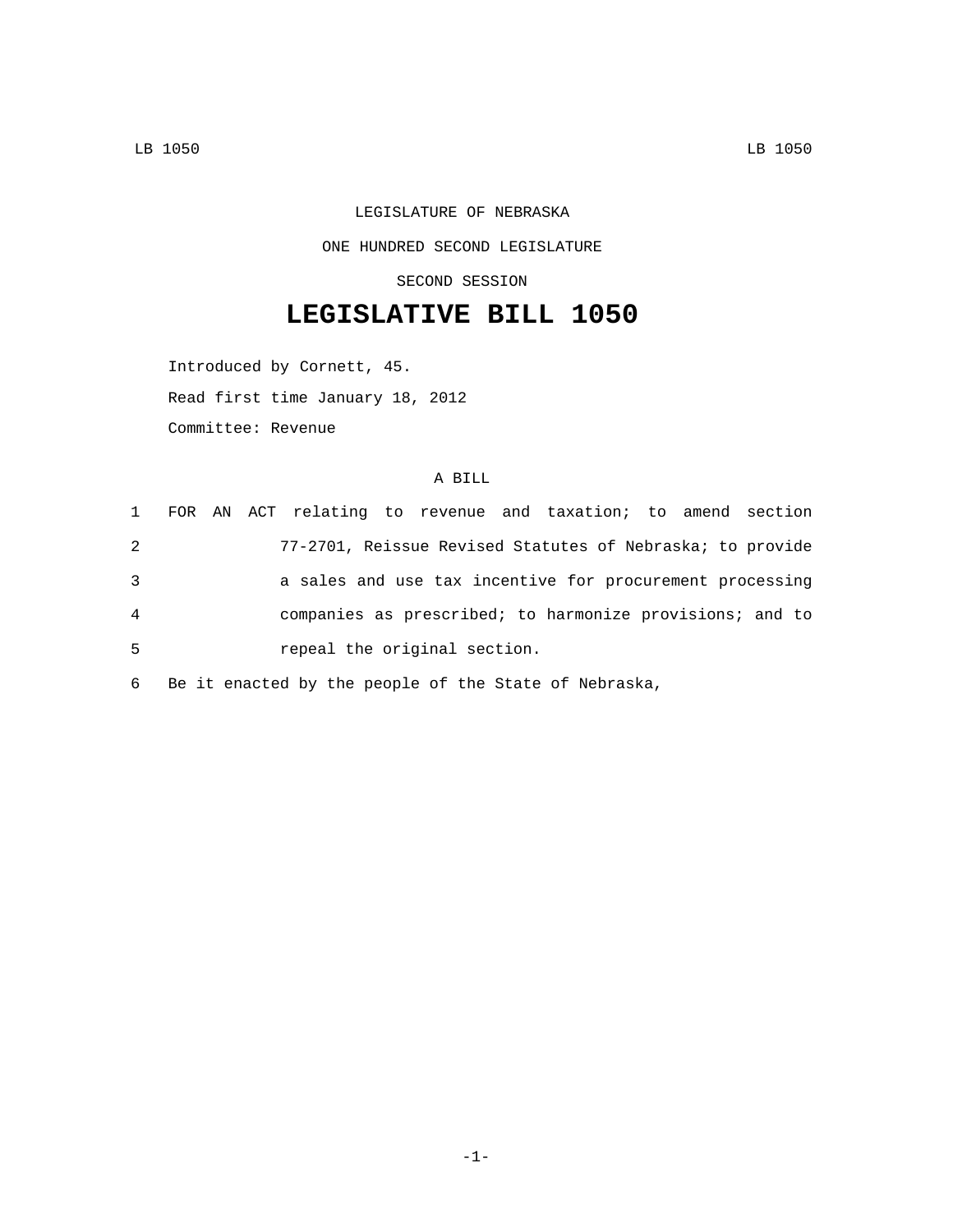| 1     | Section 1. Section 77-2701, Reissue Revised Statutes of               |
|-------|-----------------------------------------------------------------------|
| 2     | Nebraska, is amended to read:                                         |
| 3     | 77-2701 Sections 77-2701 to 77-27,135.01 and 77-27,228 to             |
| 4     | 77-27,236 and section 2 of this act shall be known and may be cited   |
| 5     | as the Nebraska Revenue Act of 1967.                                  |
| 6     | Sec. 2. (1) It is the intent of the Legislature that the              |
| 7     | incentive created by this section be used solely to induce            |
| 8     | procurement processing companies to locate in this state, resulting   |
| $\,9$ | in significant new sales tax revenue generated for this state.        |
| 10    | (2) For purposes of this section:                                     |
| 11    | (a) Affiliated entity means a person who directly, or                 |
| 12    | indirectly through one or more intermediaries, controls, is           |
| 13    | controlled by, or is under common control with another person;        |
| 14    | (b) New taxable sales means the sales of property and                 |
| 15    | services upon which sales and use taxes are paid under the Nebraska   |
| 16    | Revenue Act of 1967 and which occur in this state as a result of the  |
| 17    | operation in this state of a procurement processing company;          |
| 18    | (c) Procurement processing company means a person engaged             |
| 19    | in managing the activities of unrelated purchasing companies; and     |
| 20    | (d) Purchasing company means a person engaged in the                  |
| 21    | activity of selling property and services to affiliated entities.     |
| 22    | (3) The Tax Commissioner may enter into a contract with a             |
| 23    | procurement processing company in which such company agrees to locate |
| 24    | its business operations in this state in return for the incentive     |
| 25    | provided in subsection (4) of this section if the Governor determines |